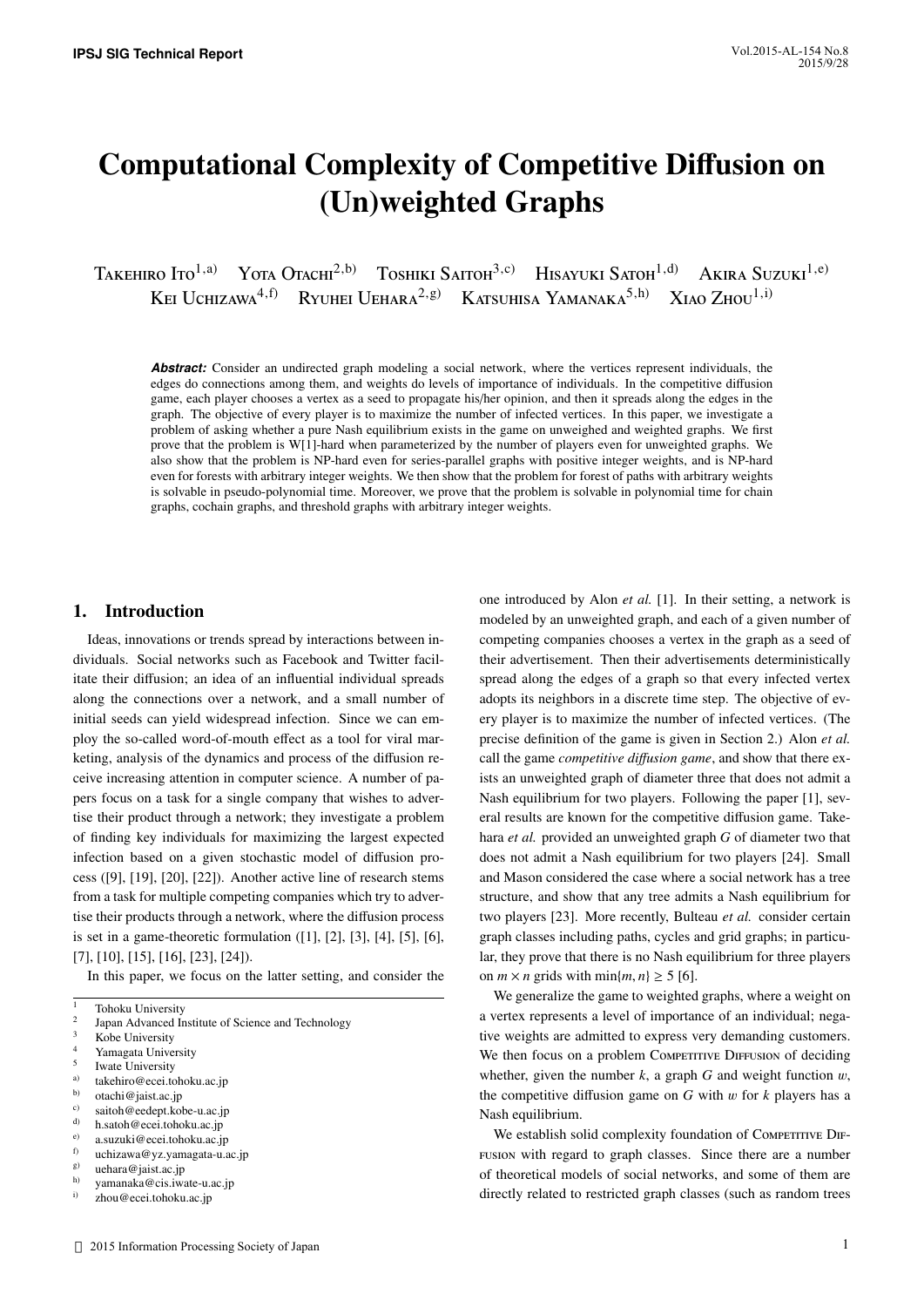

Fig. 1 Example of competitive diffusion with  $k = 3$  players. (a) The graph *G* and weight w; numbers in the gray squares are weights. (b)  $p_1$ ,  $p_2$  and  $p_3$  choose  $v_1$ ,  $v_7$  and  $v_9$  in *G*, respectively; thus a strategy profile  $\vec{s} = (v_1, v_7, v_9)$ . (c) Each player dominates the neighbor. (d) The game ends; the two gray vertices are neutral. Consequently,  $U_1(\vec{s}) = 2$ ,  $U_2(\vec{s}) = 3$  and  $U_3(\vec{s}) = 1$ .



Fig. 2 The vertex  $v_3$  becomes neutral at time 2, and consequently,  $p_3$  dominates  $v_4$  at time 7.

with scale free properties [8]), our results give useful tools for obtaining algorithmic results on such models.

Our contributions are twofold. On the one hand, we provide the following three hardness results:

- $(i)$  Competitive Diffusion is W[1]-hard when parameterized by the number of players even for unweighted graphs;
- (ii) COMPETITIVE DIFFUSION is NP-complete even for seriesparallel graphs with positive integer weights;
- (iii) COMPETITIVE DIFFUSION is NP-complete even for forests with arbitrary integer weights.

Very recently, Etesami and Basar studied unweighted version of the problem, and showed that Competitive Diffusion is a NPcomplete problem [12], but their result does not imply ours. On the other hand, we obtain the following two algorithmic results.

- (iv) For forests of paths, we prove that Competitive Diffusion is solvable in pseudo-polynomial time. In particular, we give a quadratic-time algorithm for forests of unweighted paths;
- (v) For chain graphs, cochain graphs, and threshold graphs with arbitrary integer weights, we show that COMPETITIVE DIFFUSION is solvable in polynomial time.

Note that, while four years past after Alon *et al*. introduced the competitive diffusion game, no nontrivial algorithm for the *k*-player game is known, even for unweighted trees with  $k > 3$ . Our research breaks this situation, and provides a new landscape of the computational aspect of the game.

The rest of the paper is organized as follows. In Section 2, we formally define the competitive diffusion game and the problem COMPETITIVE DIFFUSION. In Section 3, we present our hardness results for Competitive Diffusion. In Section 4, we give algorithms for forests of paths. In Section 5, we provide an algorithm for chain, cochain, and threshold graphs.

## 2. Preliminaries

We model a network as an undirected graph  $G = (V, E)$ , where the vertex set *V* represents individuals in the network, and the edge set *E* does the connections among them. The weight function  $w : V \to \mathbb{Z}$  represents a level of importance of each individual. For a positive integer *k*, we define  $[k] = \{1, 2, \ldots, k\}$ , and call the *k* players  $p_1, p_2, \ldots, p_k$ .

The competitive diffusion game  $(k, G, w)$  proceeds as follows (see Fig. 1(a)–(d) for an explicit example). At time one, each player chooses a vertex in *V*; suppose a player  $p_i$ ,  $i \in [k]$ , chooses a vertex  $v \in V$ . If any other player  $p_j$ ,  $i \neq j$ , does not choose the vertex v, then  $p_i$  *dominates* v; and otherwise (that is, if there exists a player  $p_j$ ,  $i \neq j$ , who chooses v), v becomes a *neutral* vertex. In the subsequent time steps, no player can dominate the neutral vertex. For each time *t*,  $t \geq 2$ , a vertex  $v \in V$  is dominated by a player  $p_i$  at time *t* if (i) v is neither neutral nor dominated by any player by time (*t* − 1), and (ii) v has a neighbor dominated by  $p_i$ , but does not have a neighbor dominated by ony player  $p_i$ ,  $i \neq i$ but does not have a neighbor dominated by any player  $p_j$ ,  $i \neq j$ . If  $v$  satisfies (i) and there are two or more players who dominate neighbors of v, then v becomes a neutral vertex at time *<sup>t</sup>*. The game ends when no player can dominate a vertex any more.

We note that the notion of a neutral vertex plays important role in the game; it sometimes gives critical effect on the result. (See Fig 2.) This contrasts to a similar game, called Voronoi game, where a player can dominate all the nearest vertices; if there is a vertex whose distances to seeds of two or more players tie, then they do not dominate but share the vertex [11], [13], [21], [25].

Let  $\vec{s} = (s^{(1)}, s^{(2)}, \dots, s^{(k)}) \in V^k$  be the vector of vertices which the players choose at the beginning of the game. We call  $\vec{s}$  a *strategy profile.* For every  $i \in [k]$ , we define a *utility*  $U_i(\vec{s})$  of  $p_i$  for  $\vec{s}$  as the sum of the weights of the vertices which  $p_i$  dominates at the end. (See Fig. 1(d).)

For an index  $i \in [k]$ , we define  $(\vec{s}_{-i}, v')$  as a strategy profile such  $\vec{s}_{-i}$ ,  $\vec{s}_{-i}$ that *p<sub>i</sub>* chooses v' instead of  $s^{(i)}$ , but any other player *p<sub>j</sub>*,  $i \neq j$ , <br>shows  $s^{(i)}(z^2, z^{(i)})(z^{(i-1)}z^{(i-1)}z^{(i+1)}z^{(i+1)}$ chooses  $s^{(j)}$ :  $(\vec{s}_{-i}, v') = (s^{(1)}, s^{(2)}, \dots, s^{(i-1)}, v', s^{(i+1)}, \dots, s^{(k)})$ . For simplicity, we write  $U_i(\vec{s}_{-i}, v')$  for  $U_i((\vec{s}_{-i}, v'))$ . Then, if  $\vec{s}$  satisfies  $U_i(\vec{s}_{-i}, v') \leq U_i(\vec{s})$  for every  $i \in [k]$  and every  $v' \in V$ , we say that  $\vec{s}$  is a *(pure) Nash equilibrium*. The strategy profile given in Fig.  $1(b)$  is, in fact, a Nash equilibrium. We define Competitive DIFFUSION as the problem of deciding whether  $(k, G, w)$  has a Nash equilibrium.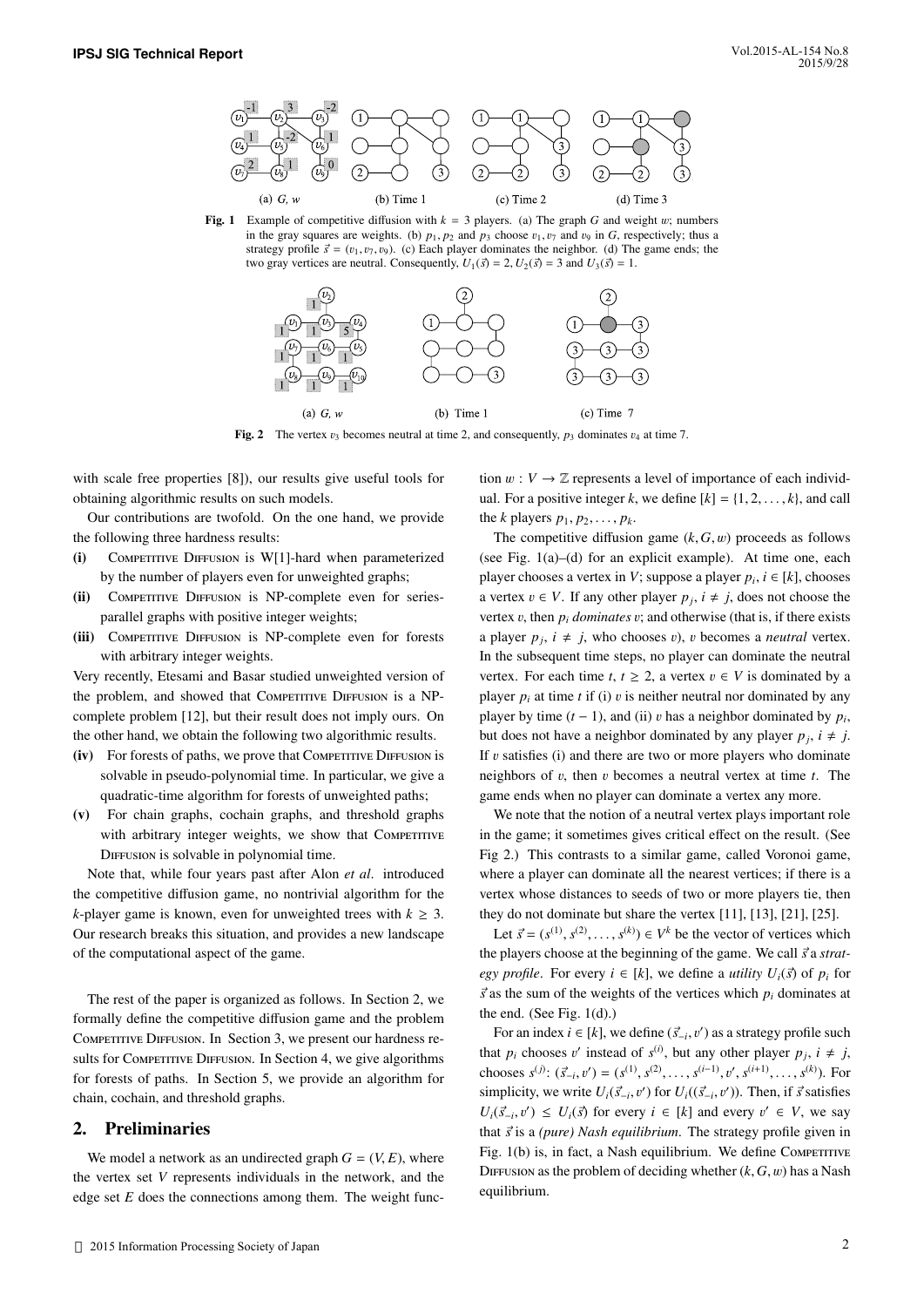

Fig. 3 Unweighted graph *G'*. (a) Graph *A*. (b) Graph *B*; the black vertices originate from *G*, and compose *V*.

### 3. Hardness Results on COMPETITIVE DIFFUSION

In this section, we observe computational complexity of Competitive Diffusion. Our first hardness result is the following theorem.

Theorem 1. COMPETITIVE DIFFUSION *is W*[1]-hard even for un*weighted graphs when parameterized by the number of players.*

To prove the theorem, we construct a reduction from a wellknown *W*[1]-hard problem, INDEPENDENT SET [14]. Given a graph  $G = (V, E)$  and a positive integer k, INDEPENDENT SET asks whether there exists an independent set *I* of size at least *k*, where a set *I*  $(\subseteq V)$  is called an independent set if there is no pair of vertices  $u, v \in I$  such that  $(u, v) \in E$ .

Below we provide the desired reduction and a proof overview. *Proof idea*. We construct a graph  $G' = (V', E')$  such that  $G = (V, E)$  has an independent set Lef size  $|I| > k$  if and only if  $G = (V, E)$  has an independent set *I* of size  $|I| \geq k$  if and only if  $(k + 3, G', w')$  has a pure Nash equilibrium, where  $w' : V' \rightarrow \{1\}$ . Construction of  $G'$ .

Let  $n = |V|$ , and  $d_v$  be the degree of v for every  $v \in V$ . The graph *G*<sup></sup> consists of two connected components  $A = (V_A, E_A)$ and  $B = (V_B, E_B)$ .

We obtain the component *A* as follows (see Fig. 3(a)). We construct a path of four vertices  $a_1, a_2, a_3, a_4$ ; and make 2*n* vertices  $a'_1, a'_2, \ldots, a'_n$  and  $a''_1, a''_2, \ldots, a''_n$ . Then we connect the terminal<br> $a'_1, a'_2, a'_3, a'_1, a''_2, a''_3$  and seppect the terminal  $a'_1, a''_2, a''_3, a''_1, a''_2, a''_3$  $a_1$  to  $a'_1, a'_2, \ldots, a'_n$ , and connect the terminal  $a_4$  to  $a''_1, a''_2, \ldots, a''_n$ .<br>We obtain the companent *B* from the original graph *C* or follows We obtain the component *B* from the original graph *G* as follows (see Fig. 3(b)). For every edge  $e = (u, v) \in E$ , we add a vertex *b*<sub>e</sub> subdividing *e*. Then, for each  $v \in V$ , we introduce a set  $D_v$  of *n* − *d<sub>v</sub>* vertices, and connect *v* to every  $u \in D_v$ . Lastly we make a vertex *b* and  $\lambda$  vertices  $b_1, b_2, \ldots, b_\lambda$ , where  $\lambda$  is a sufficiently large number satisfying  $\lambda = \Theta(n^3)$ , and connect *b* to every  $v \in V$ , and connect *b* to  $b_1, b_2, \ldots, b_\lambda$ . Thus, we have  $V' = V_A \cup V_B$  and  $E' = E_A \cup E_B$ .

Consider the game  $(k + 3, G', w')$ . We can easily observe that

any Nash equilibrium includes a strategy of a single player choosing the vertex *b*, since the strategy always give the maximum utility. Consequently, we can show that exactly two players can choose vertices other than the ones in the original graph *G* to hold a Nash equilibrium; otherwise, some player has extremely low utility (that is, below two) due to the player choosing *b*. In fact, we can show that any Nash equilibrium includes strategies of the two players choosing the vertex  $a_2$  and  $a_3$ . Then the existence of a Nash equilibrium depends on whether there exists a strategy profile such that the other *k* players choose vertices composing an independent set: If the strategy profile of the other *k* players does not compose an independent set, then one of the *k* player obtains the utility less than  $n + 1$ ; but the player can obtain the utility exactly  $n + 1$  by changing its strategy to  $a_1$  or  $a_4$ .  $\Box$ 

For the cases where weights can be nonnegative or arbitrary integers, we can obtain the following stronger hardness results. Theorem 2. Competitive Diffusion *is NP-complete even for*

*series-parallel graphs with nonnegative integer weights.* Theorem 3. COMPETITIVE DIFFUSION *is NP-complete even for forests of two components with integer weights.*

The proofs for Theorems 2 and 3 are similar to the one for Theorem 1, but we use other tricks by means of a neutral vertex together with positive and negative weights; we omit them due to the page limitation.

#### 4. Algorithms for Forests of Paths

In the last section, we have shown that Competitive Diffusion is basically a computational hard problem. However, we can solve the problem for some particular graph classes. In Section 4.1, we give a pseudo-polynomial-time algorithm to solve COMPETITIVE DIFFUSION for forests of weighted paths; as its consequence, we show that the problem is solvable in polynomial time for forest of unweighted paths. In Section 4.2, we improve the running time of our algorithm to quadratic for the unweighted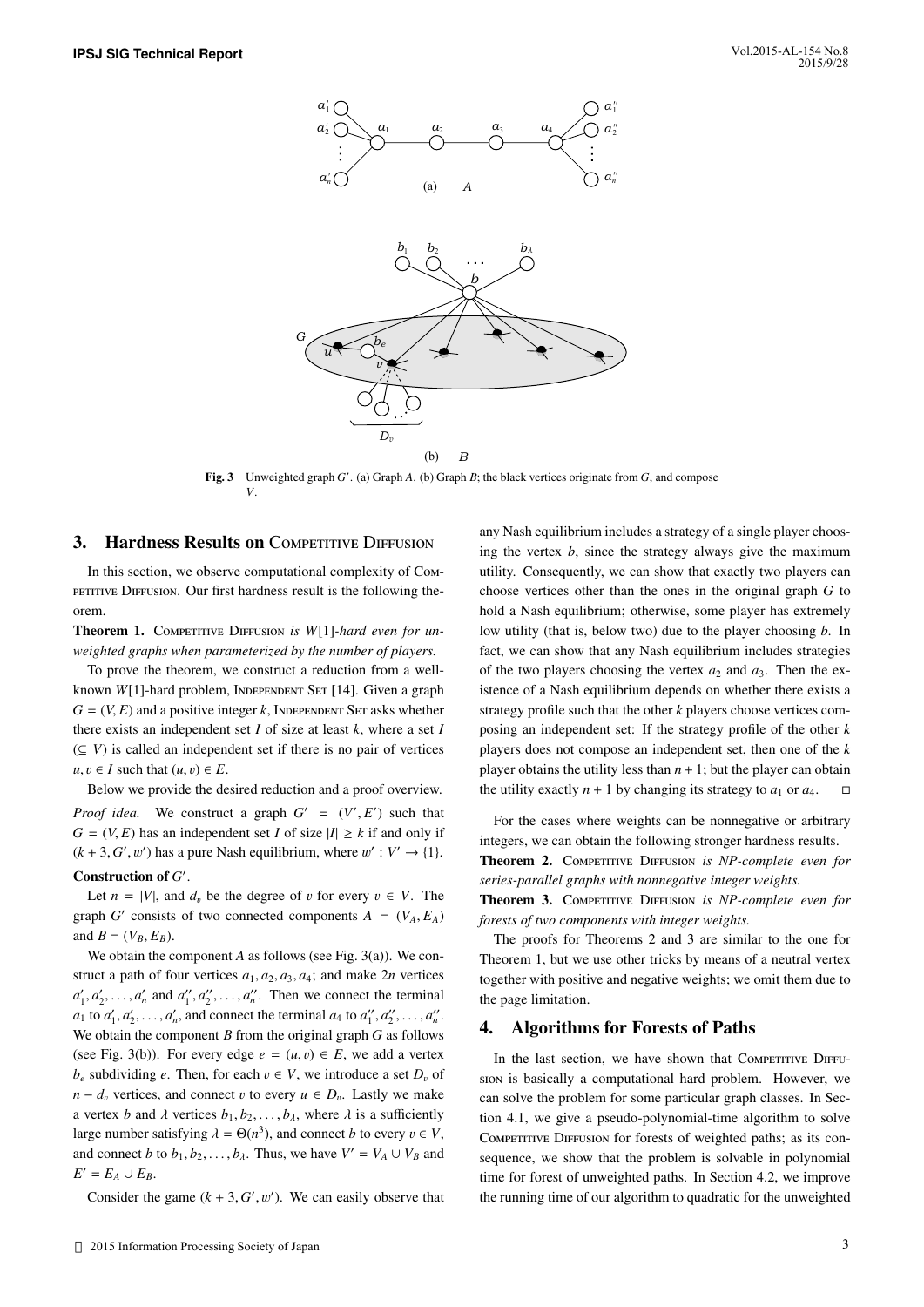case.

#### 4.1 Forests of weighted paths

Let *F* be a forest consisting of weighted *m* paths  $P_1, P_2, \ldots, P_m$ , and let  $W_i$  be the sum of the positive weights in a path  $P_j$ ,  $j \in [m]$ . Then, we define  $W = \max_{j \in [m]} W_j$  as the *upper bound on utility* for *F*, that is, any player can obtain at most *W* in *F*. In this subsection, we prove the following theorem.

Theorem 4. *Let F be a forest of weighted paths. Let n and W be the number of vertices in F and the upper bound on utility for F, respectively. Then, we can solve* Competitive Diffusion, and find *a Nash equilibrium, if any, in O*(*Wn*<sup>9</sup> ) *time.*

We note that  $W = O(n)$  if *F* is an unweighted graph. Therefore, by Theorem 4, Competitive Diffusion is solvable in  $O(n^{10})$  time for an unweighted graph  $F$ ; this running time will be improved to  $O(n^2)$  in Section 4.2.

#### Idea and definitions.

Let *F* be a given forest consisting of weighted *m* paths  $P_1, P_2, \ldots, P_m$ . Let w be a given weight function; we sometimes denote by  $w_j$  the weight function restricted to the path  $P_j$ ,  $j \in [m]$ .<br>Suppose that for an integer *b* there exists a strategy angle  $\vec{z}$  for Suppose that, for an integer  $k$ , there exists a strategy profile  $\vec{s}$  for the game  $(k, F, w)$  that is a Nash equilibrium. Then, the strategy profile restricted to each path  $P_j$ ,  $j \in [m]$ , forms a Nash equilibrium for  $(k_j, P_j, w_j)$ , where  $k_j$  is the number of players who chose vertices in  $P_j$ . However, the other direction does not always hold: A Nash equilibrium  $\vec{s}_j$  for  $(k_j, P_j, w_j)$  is not always extended to a Nash equilibrium for the whole forest *F*, because some player may increase its utility by moving to another path in *F*. To capture such a situation, we classify a Nash equilibrium for a (single) path *P<sup>j</sup>* more precisely.

Consider the game  $(\kappa_j, P_j, w_j)$  for an integer  $\kappa_j \ge 0$ . For a strat-<br>consider  $\vec{z}$ , for  $(\kappa, P_j, w_j)$  are define  $w_j(\vec{z})$  as the minimum egy profile  $\vec{s}_j$  for  $(\kappa_j, P_j, w_j)$ , we define  $\mu_{P_j}(\vec{s}_j)$  as the minimum<br>utility successible weaknow  $(\vec{s})$  and  $U(\vec{s})$ . In other utility over all the  $\kappa_j$  players:  $\mu_{P_j}(\vec{s}_j) = \min_{i \in [\kappa_j]} U_i(\vec{s}_j)$ . In other words only player in *P*<sub>*i*</sub> obtains the utility of least  $\mu_j(\vec{s})$ . For the words, any player in  $P_j$  obtains the utility at least  $\mu_{P_j}(\vec{s}_j)$ . For the case where  $\kappa_j = 0$ , we define  $\vec{s}_j = \emptyset$  as the unique strategy profile for  $(\kappa_j, P_j, w_j)$ ; then,  $\vec{s}_j$  is a Nash equilibrium and we define  $\mu_{P_j}(\vec{s}_j) = +\infty.$ 

For a strategy profile  $\vec{s}_j = (s_j^{(1)}, s_j^{(2)}, \ldots, s_j^{(k_j)})$  for  $(\kappa_j, P_j, w_j)$ , then define the "insterntial" of the maximum utility under  $\vec{z}$ we then define the "potential" of the maximum utility under  $\vec{s}_i$ that can be expected to gain by an extra player other than the  $\kappa_j$ players. More formally, for a vertex  $v$  in  $P_j$ , we denote by  $\vec{s}_j + v$  the strategy profile  $(s_j^{(1)}, s_j^{(2)}, \ldots, s_j^{(k_j)}, s_j^{(k_j+1)})$  for  $(k_j + 1, P_j, w_j)$  such that  $s_j^{(k_j+1)} = v$ . Then, we define  $v_{P_j}(\vec{s}_j) = \max_{v \in V(P_j)} U_{k_j+1}(\vec{s}_j+v)$ .

For two nonnegative integers  $\kappa_i$  and *t*, we say that  $P_i$  *admits* <sup>κ</sup>*<sup>j</sup> players with a boundary t* if there exists a strategy profile  $\vec{s}_j$  such that  $\vec{s}_j$  is a Nash equilibrium for  $(\kappa_j, P_j, w_j)$  and  $(\vec{s}) \leq \kappa \leq w_j(\vec{s})$  halos Then the following larger about  $v_{P_j}(\vec{s}_j) \le t \le \mu_{P_j}(\vec{s}_j)$  holds. Then, the following lemma char-<br>exteriors a Neglect equilibrium of the game (*b, E* w) in terms of the acterizes a Nash equilibrium of the game  $(k, F, w)$  in terms of the components of *F*; we omit the proof.

Lemma 1. *The game* (*k*, *<sup>F</sup>*, w) *has a Nash equilibrium if and only if there exist nonnegative integers*  $\kappa_1, \kappa_2, \ldots, \kappa_m$  *and t such that*  $k = \sum_{j=1}^{m} k_j$  *and P<sub>j</sub> admits*  $k_j$  *players with the common boundary t for every*  $j \in [m]$ *.* 

#### Algorithm.

We first focus on a weighted single path.

Lemma 2. *Let P be a weighted path of n vertices, and t be a nonnegative integer. Then, one can find in O*(*n* 9 ) *time the set*  $K \subseteq \{0, 1, \ldots, 2n\}$  *of all the integers*  $\kappa$  *such that*  $P$  *admits*  $\kappa$  *players with boundary t.*

Based on Lemma 2, we can obtain the *m* sets  $K_1, K_2, \ldots, K_m$ , where  $K_j \subseteq \{0, 1, \ldots, 2n\}$ ,  $j \in [m]$ , is the set of all the integers  $\kappa$ such that  $P$  admits  $\kappa$  players with boundary  $t$ . This can be done in  $O(n^9)$  time, where *n* is the number of vertices in the whole forest *F*.

We now claim that, for a given integer *t*, it can be decided in  $O(n^3)$  time whether there exist nonnegative integers  $\kappa_1, \kappa_2, ..., \kappa_m$ <br>such that  $k = \sum_{m=1}^{m}$  is and *P* admits as always with the same such that  $k = \sum_{j=1}^{m} k_j$  and  $P_j$  admits  $k_j$  players with the com-<br>mean hourdam *f* for summer i. 6 furth later we will same this are mon boundary *t* for every  $j \in [m]$ ; later we will apply this procedure to all possible values of  $t$ ,  $0 \le t \le W$ . To show this, observe that finding desired *m* integers  $\kappa_1, \kappa_2, \ldots, \kappa_m$  from the *m* sets  $K_1, K_2, \ldots, K_m$  can be regarded as solving an instance of the multiple-choice knapsack problem [18]: The capacity *c* of the knapsack is equal to *k*; each integer  $\kappa'$  in  $K_j$ ,  $j \in [m]$ , corresponds to an item with profit  $\kappa'$  and cost  $\kappa'$ ; the items from the same set  $\kappa'$  farm are also from which at most are item as a benefited  $K_i$  form one class, from which at most one item can be packed into the knapsack. The multiple-choice knapsack problem can be solved in  $O(cN)$  time [18], where *N* is the number of all items. Since  $c = k$  and  $N = O(mn)$ , we can solve the corresponding instance in time  $O(kmn) = O(n^3)$ .

We finally apply the procedure above to all possible values of boundaries *t*. Since any player can obtain at most the upper bound *W* on utility for *F*, it suffices to consider  $t \in [W]$ . Therefore, our algorithm runs in  $O(Wn^9)$  time in total.

#### 4.2 Forests of unweighted paths

In this subsection, we improve the running time of our algorithm in Section 4.1 to quadratic when restricted to the unweighted case.

Theorem 5. *Let F be a forest of unweighted paths, and n be the number of vertices in F. Then, we can solve* COMPETITIVE DIFFUsion, and find a Nash equilibrium, if any, in  $O(n^2)$  time.

In the rest of this subsection, we consider unweighted graphs, and thus define  $w : V \to \{1\}$  for the vertex set *V* of a given forest. We assume that the number  $k$  of players is less than  $n$ ; otherwise, a Nash equilibrium always exists. Note that, in this case, every player has utility at least one for any Nash equilibrium.

We first show that the set  $K_i$  of Lemma 2 can be obtained in  $O(1)$  time, instead of  $O(n^9)$  time, by characterizing Nash equilibriums for  $(\kappa, P, w)$  in terms of  $\kappa$ , *t* and *n*.

Lemma 3. *Let P be a single unweighted path of n vertices, and let* κ *and t be nonnegative and positive integers, respectively.*

- (1) *P* admits  $\kappa = 0$  player with boundary t if and only if  $n \leq t$ .
- (2) *P* admits  $\kappa = 1$  player with t if and only if  $t \le n \le 2t + 1$ .
- (3) *P* admits  $\kappa = 2$  *players with t if and only if*  $2t \le n \le 2t + 2$ *.*
- (4) *P admits*  $\kappa = 3$  *players with t if and only if t* = 1 *and n* = 3,4 *or* 5*.*
- (5) *For any integer*  $\kappa \geq 4$ , *P admits*  $\kappa$  *players with t if and only if*

$$
(k+1)t - 1 \le n \le (2k - 4)t + \kappa \quad \text{if } k \text{ is odd};
$$
  

$$
\kappa t \le n \le (2k - 4)t + \kappa \quad \text{if } k \text{ is even}.
$$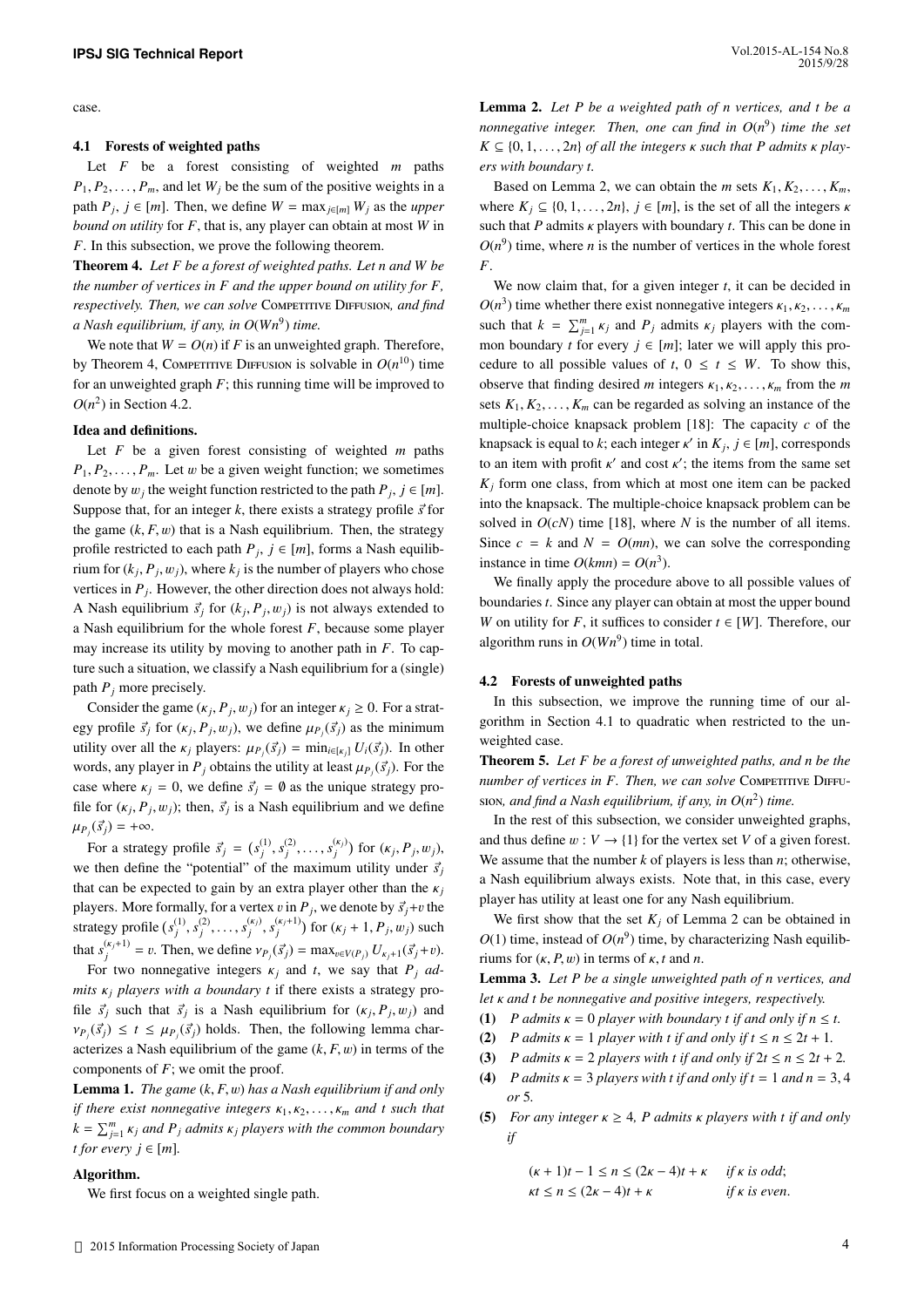By Lemme 3, we can immediately obtain the number of players which *P* admits with a given boundary *t*:

Corollary 1. *Consider a fixed boundary t. If P is a path of n vertices, the numbers of players which P admits with a boundary t is given as follows.*

- (1) *If*  $n \le t 1$ *, the number is only* 0*.*
- (2) If  $n = t$ , the numbers are 0 and 1.
- (3) *If*  $t + 1 \le n \le 2t 1$ *, the number is only* 1*.*
- (4) *If*  $2t \le n \le 2t + 1$  *and*  $n = 3$ *, the numbers are* 1, 2 *and* 3*; and if*  $2t \le n \le 2t + 1$  *and*  $n \ne 3$ *, the numbers are* 1 *and* 2*.*
- (5) *If n* <sup>=</sup> <sup>2</sup>*<sup>t</sup>* <sup>+</sup> <sup>2</sup> *and n* <sup>=</sup> <sup>4</sup>*, the numbers are* <sup>2</sup>, <sup>3</sup> *and* <sup>4</sup>*; and if*  $n = 2t + 2$  *and*  $n \neq 4$ *, the number is only* 2*.*
- (6) *If*  $2t + 3 \le n \le 4t 1$ , *P* has no desired Nash equilibrium.
- (7) *If*  $4t \le n$  *and*  $5 \le n$ *, the numbers are integers*  $\kappa$  *such that*

$$
\left\lceil \frac{n+4t}{2t+1} \right\rceil \le \kappa \le \max(k_{odd}, k_{even}),
$$

*where*  $k_{\text{odd}}$  *is the maximum odd integer satisfying*  $k_{\text{odd}} \leq$  $(n - t + 1)/t$ , and  $k_{even}$  is the maximum even integer satis*fying*  $k_{even} \leq n/t$ .

We use Corollary 1 to design our algorithm for forests of paths. Without loss of generality, we assume that  $P_1$  is a longest path among the *m* paths, and has  $n_1$  vertices. For each  $t$ ,  $1 \le t \le n_1$ , we repeat the following procedure: For every  $j, 1 \le j \le m$ , we obtain, using Corollary 1, the minimum number  $k_j^{\text{min}}$  and the maximum number  $k_j^{\text{max}}$  of players which  $P_j$  admits with the boundary *t*. Corollary 1 implies that, for every *j*,  $1 \le j \le m$ ,  $P_j$  admits  $\kappa$ players with *t* for any *k* between  $k_j^{\min}$  and  $k_j^{\max}$ , and hence  $(k, F, w)$ has a Nash equilibrium with the common boundary *t* if and only if

$$
\sum_{j=1}^{m} k_j^{\min} \le k \le \sum_{j=1}^{m} k_j^{\max}.
$$
 (1)

We thus complete the procedure by checking if the two inequalities in (1) both hold. Since Corollary 1 implies that we can obtain  $k_j^{\text{min}}$  and  $k_j^{\text{max}}$  in constant time for every *j*, the running time of the procedure above for single  $t$  is  $O(m)$ , and hence that of our entire algorithm is  $O(n_1m) = O(n^2)$ , as desired.

## 5. Algorithms for Chain, Cochain, and Threshold Graphs

A bipartite graph  $B = (X, Y; E)$  with  $|X| = p$  and  $|Y| = q$  is a *chain graph* if there is an ordering  $(x_1, x_2, \ldots, x_p)$  on *X* such that  $N(x_1)$  ⊆  $N(x_2)$  ⊆  $\cdots$  ⊆  $N(x_p)$ , where  $N(u)$  denote a set of neighbors of a vertex *u*. If there is such an ordering on *X*, then there also exists an ordering  $(y_1, y_2, \ldots, y_q)$  on *Y* such that *N*( $y_1$ ) ⊆ *N*( $y_2$ ) ⊆ · · · ⊆ *N*( $y_q$ ). We call such orderings *inclusion orderings*. A graph *B* 0 is a *cochain graph* if it can be obtained from a chain graph  $B = (X, Y; E)$  by making the independent sets *X* and *Y* into cliques. A graph *B*<sup>*''*</sup> is a *threshold graph* if it can be obtained from a chain graph  $B = (X, Y; E)$  by making one of the independent sets *X* and *Y* into a clique. Observe that inclusion orderings on *X* and *Y* in *B* can be seen as *inclusion orderings* in *B* 0 and B" if we use closed neighborhoods in cliques. Such inclusion orderings can be found in linear time [17]. Because the algorithm for chain graphs we will describe in this section depends only on its property of having inclusion orderings, we can apply the exactly same algorithm for cochain graphs and threshold graphs.

The following lemma follows directly from the definitions. Note that we denote  $N[u] = N(u) \cup \{u\}.$ 

**Lemma 4.** *If N*(*u*) ⊆ *N*(*v*) *or N*[*u*] ⊆ *N*[*v*] *holds for u* =  $s^{(i)} \neq$  $v = s^{(j)}$ , then

$$
U_i(\vec{s}) = \begin{cases} 0 & \text{if there is } h \neq i \text{ such that } s^{(h)} = u, \\ w(u) & \text{otherwise.} \end{cases}
$$

In what follows, let  $B = (X, Y; E)$  be a chain graph with inclusion orderings  $(x_1, \ldots, x_p)$  and  $(y_1, \ldots, y_q)$  on *X* and *Y*, respectively. We define  $\eta(\vec{s}, X) = \max(\{0\} \cup \{i \mid x_i \in V(\vec{s})\})$  and  $\eta(\vec{s}, Y) = \max(\{0\} \cup \{i \mid y_i \in V(\vec{s})\}).$ 

**Lemma 5.** Let  $\vec{s}$  be a Nash equilibrium of B. If  $s^{(i)} \notin \mathbb{R}$  $\{x_{\eta(\vec{s},X)}, y_{\eta(\vec{s},Y)}\}$ *, then* 

 $w(s^{(i)}) \ge \max \{w(u) \mid u \in (\{x_j \mid j \le \eta(\vec{s}, X)\} \cup \{y_j \mid j \le \eta(\vec{s}, Y)\}) \setminus V(\vec{x})\}.$ 

*Proof.* Since  $N(s^{(i)}) \subseteq N(x_{\eta(\vec{s},X)})$  or  $N(s^{(i)}) \subseteq N(y_{\eta(\vec{s},Y)})$ , it fol-<br>lows that  $U(\vec{r}) \leq \eta(\eta(\vec{s}))$  by Lamma 4. Suppose for the contrary lows that  $U_i(\vec{s}) \le w(s^{(i)})$  by Lemma 4. Suppose for the contrary that there exists  $u \in (\{x_j \mid j \le \eta(\vec{s}, X)\} \cup \{y_j \mid j \le \eta(\vec{s}, Y)\}) \setminus V(\vec{s})$ <br>such that  $w(\vec{s}) \in w(\vec{s})$ . Now it halps that  $N(\vec{s}) \subseteq N(\vec{s})$ . such that  $w(s^{(i)}) < w(u)$ . Now it holds that  $N(u) \subseteq N(x_{\eta(\vec{s},X)})$ or  $N(u) \subseteq N(y_{\eta(\vec{s},Y)})$ . Thus, by Lemma 4, we have  $U_i(\vec{s}_{-i}, u) =$ <br> $w(x) \geq w(\vec{s}_{-i}) \geq U(\vec{s})$ . This contradicts the occurrentian that  $\vec{s}_{-i}$  $w(u) > w(s^{(i)}) \ge U_i(\vec{s})$ . This contradicts the assumption that  $\vec{s}$  is a  $\Box$ Nash equilibrium.

Thus, it suffices to check the strategy profiles satisfying Eq. (2) for our purpose.

Theorem 6. *Let G be a chain, cochain, or threshold graph of n vertices and m edges. Then, we can solve* Competitive Diffusion *for G, and find a Nash equilibrium, if any, in O*(*n* 4 (*m* + *n*)) *time.*

*Proof.* We present an algorithm for chain graphs only. As previously described, we can apply the same algorithm for cochain and threshold graph.

We first guess  $\eta(\vec{s}, X)$  and  $\eta(\vec{s}, Y)$ . Here we assume  $\eta(\vec{s}, X) \neq 0$ . The other case can be treated in the same way by swapping *X* and *Y*. We assign  $x_{\eta(\vec{s},X)}$  to the first player. If  $\eta(\vec{s},Y) \neq 0$ , then we assign  $y_{\eta(\vec{s}, Y)}$  to the second player. By Lemma 5, if  $\vec{s}$  is a<br>Neglected in this case of the second player is a select the heavi-Nash equilibrium, then the other players have to select the heaviest vertices in  $\{x_i \mid i < \eta(\vec{s}, X)\} \cup \{y_i \mid i < \eta(\vec{s}, Y)\}$ . For each of the remaining players, we assign a vacant vertex with the maximum non-negative weight. If there is no such a vertex, we assign  $x_{\eta(\vec{x},X)}$ . We then test whether the strategy profile is a Nash equilibrium. See Algorithm 1.

Lemma 5 implies that if the algorithm assigns at most one player to  $x_{\eta(\vec{s},X)}$ , then the algorithm is correct. If two or more players are assigned to  $x_{\eta(\vec{s},X)}$ , then these players have utility 0. In such a case, there are not enough number of vertices of non-negative weights in  $\{x_i \mid i \lt \eta(\vec{s}, X)\} \cup \{y_i \mid i \lt \eta(\vec{s}, Y)\}$ .<br>Thus suggest  $\vec{s}$  with the suggest  $\forall (\vec{s}, Y)$  and  $\forall (\vec{s}, Y)$  has a plannel Thus every  $\vec{s}$  with the guesses  $\eta(\vec{s}, X)$  and  $\eta(\vec{s}, Y)$  has a player with non-positive utility. If such a player, say  $p_i$ , has negative utility, then  $\vec{s}$  is clearly not a Nash equilibrium. If  $p_i$  has utility 0, then it may improve its utility only if there is a vertex  $v \in \{x_{\eta(\vec{s},X)+1}, \ldots, x_p\} \cup \{y_{\eta(\vec{s},Y)+1}, \ldots, y_q\}$  such that  $U_i(\vec{s}_{-i}, v) > 0$ . However, in this case, there is no Nash equilibrium with the guesses  $\eta(\vec{s}, X)$  and  $\eta(\vec{s}, Y)$ . Therefore, the algorithm is correct.